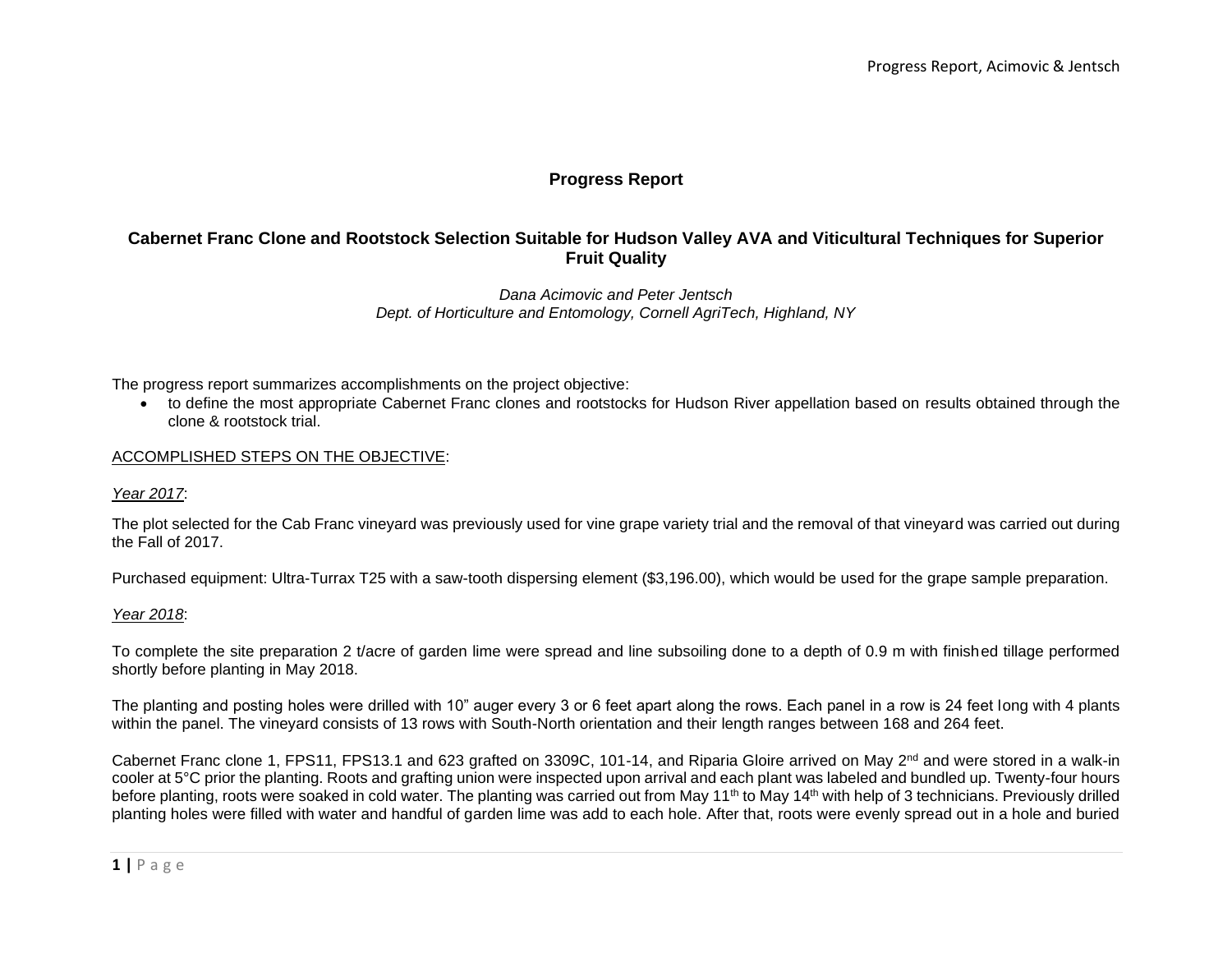so the grafting union was under the soil surface. Vines were planted in blocks, so the trial was organized as a Complete Randomized Block Design. A day after planting, 150 Ibs of 15-0-30 was spread in the vineyard, which resulted in 24 Ibs of N/acre. Additional watering was included depending on soil moisture status.

Bud break occurred approximately 1 to 2 weeks after planting and at the begging of June all vines were shielded with Blue-X growth tubes with bamboo sticks as a support. The vineyard posts were installed during August using a post pounder mounted on a skid-stir. Newly established vineyard was periodically mowed, while herbicides were applied in the rows 3 times during the season. Fungicide sprays against downy and powdery mildew, Phomopsis and black rot were applied with a backpack sprayer in a 2-weeks schedule. Insecticides against mites and Japanese beetles were applied once in the second half of the season.

The anchor rods 40" x 5/8" with a 6" Helix were drilled at 3 feet distance from the end posts and fruiting wire was installed 3 feet above the ground in the beginning of September. Right after that growth tubes were removed allowing the shoots to harden properly. Two shoots per vine were trained along the fruiting wire to form a double cordon. The remaining two sets of removable catching wires were installed during the winter.

Purchased equipment: ThermoScientific UV-VIS Spectrophotometer Genesys 150 with a sipper unit (\$3,016.00), which would be used for the color essays.

### *Year 2019:*

Due to a sequence of events with extremely low winter temperature in the Hudson Valley, the newly plated vineyard started a season with 80% bud damage and a few dead vines. For that reason, we had to re-train survived vines from the base. Vineyard was fertilized in spring with 150 Ibs of 15- 0-10 NPK formulation. Following a spray schedule recommended by the 2019 Ney York and Pennsylvania Pest Management Guidelines for Grapes, we sprayed on 10 to 14 days interval against downy and powdery mildew, Phomopsis, black rot, Alternaria, anthracnose, and applied herbicides 2 times during the season. Insecticides for Leafhoppers, Phylloxera, Banded Grape Bug, Grape Berry Moth, Leafhoppers, Japanese Beetles, Cutworms were applied based on scouting. Vines were not harvested since we had to remove all clusters shortly after the fruit set to encourage the new shoot growth.

Purchased equipment: STIHL KM 131 R KombiMotor (\$379.95) and STIHL FH-KM (145°) adjustable scythe attachment for the removal of suckers from the HVL vineyard.

## *Year 2020:*

The season started off with the winter pruning, which was completed in the last week of March. After the pruning, we recorded pruning weight and health status of the vines. Since 2018, plants have had an excellent survival rate of 99%. Colone 214 and rootstock 101-14 had the highest pruning weight per plant and clone CF1 and rootstock Riparia had lowest pruning weight.

On May 4, 89%, 82%, 78% and 79% buds of clones CF1, 214, 312, 623 were in budbreak, respectively. Unfortunately, we had frost on May 9 and 14, that killed 91% of the primary shoots. Secondary buds were in the swollen bud stage in the mid May. By 27<sup>th</sup> of May, over 75% of shoots were in 3-5" stage and on June 23 all clones were in the full bloom.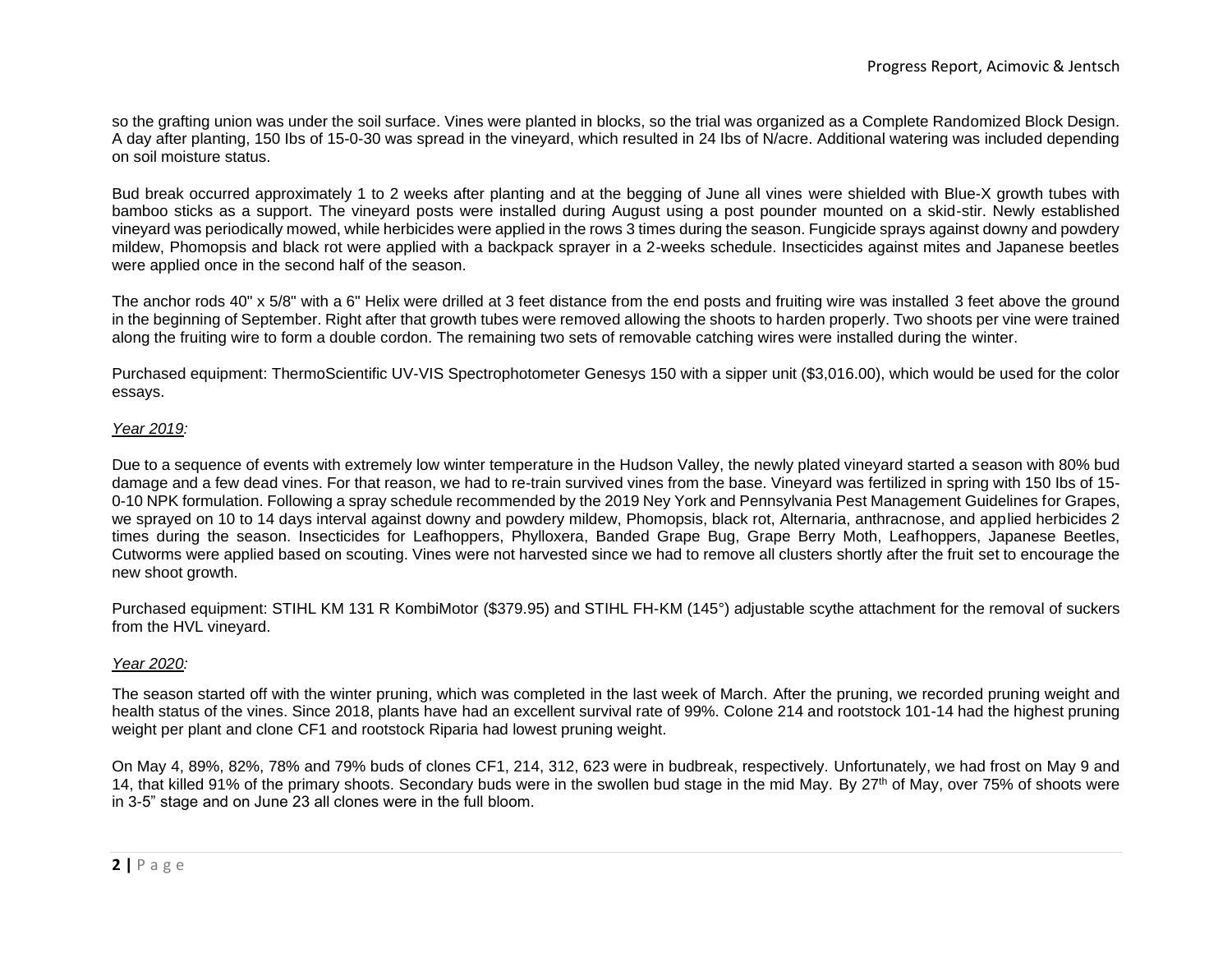We started our spray program early in the season, spraying lime-sulfur on March 18 with a backpack sprayer. Then we had to wait for the purchased Rears 50 gallons Pak Blast sprayer to arrive in late May in order to start off the maintenance spray program. From May 29, we kept our spray schedule on 7-10 days interval. The season was drier than usual, so we did not observe high disease pressure. Veraison, occurred in the last week of August, when we put the side nets on the vines. However, just a few days later we observed first bird damaged clusters and the bird pressure was very intense so that by the harvest (Sep 12), we had lost over 50% of the crop.

The highest yielded clone was Clone 1 with 3.4kg of grape per vine. Clone 623 had the fewer clusters per vine. We did not see the rootstock effect on yield. Bunch rot incidence was not significantly different among clones and it was at 6 to 15%. However, bunch rot severity was slightly higher in clone 312 (Table1)

| i abie 1. Cione and rootstock effect on vield and bunch rot in 2020                                                |                      |                                 |                               |                                          |                                 |                                            |                                             |                                            |  |  |
|--------------------------------------------------------------------------------------------------------------------|----------------------|---------------------------------|-------------------------------|------------------------------------------|---------------------------------|--------------------------------------------|---------------------------------------------|--------------------------------------------|--|--|
| <b>Factor</b>                                                                                                      |                      | <b>Pruning</b><br>Weight<br>(g) | <b>Yield per</b><br>Vine (kg) | Number of<br><b>Clusters</b><br>per Vine | <b>Cluster</b><br>Weight<br>(g) | Number of<br>Berries per<br><b>Cluster</b> | <b>Bunch Rot</b><br><b>Incidence</b><br>(%) | <b>Bunch Rot</b><br><b>Severity</b><br>(%) |  |  |
| <b>Clone</b>                                                                                                       | CF <sub>1</sub>      | 0.20<br>b                       | 3.4<br>a                      | 19.8<br>a                                | 132.7<br>a                      | 97.8<br>b                                  | 12.0<br>a                                   | 2.5<br>ab                                  |  |  |
|                                                                                                                    | 214                  | 0.27<br>a                       | 2.8<br>b                      | 20.4<br>a                                | 132.6<br>a                      | 104.5<br>- a                               | 9.3<br>- a                                  | 2.1<br>b                                   |  |  |
|                                                                                                                    | 312                  | 0.24<br>ab                      | 2.8<br><sub>b</sub>           | 18.1<br>a                                | 125.5<br>a                      | 87.8<br>C.                                 | 15.8<br>- a                                 | 4.1<br>a                                   |  |  |
|                                                                                                                    | 623                  | 0.23<br>ab                      | $2.5^{\circ}$<br>b            | 13.8<br>b                                | 122.8<br>a                      | 91.4<br>bc                                 | 6.2 a                                       | 1.5<br>b                                   |  |  |
|                                                                                                                    | p-statistics         | 0.0121                          | 0.0004<br>< .0001             |                                          | 0.4795<br>< .0001               |                                            | 0.3864                                      | 0.0217                                     |  |  |
|                                                                                                                    | $101 - 14$           | 0.28<br>a                       | 2.8<br>a                      | 18.2<br><sub>a</sub>                     | 119.1<br>a                      | 90.9<br>b                                  | 13.7<br>- a                                 | 2.3<br>- a                                 |  |  |
| <b>Rootstock</b>                                                                                                   | 3309                 | 0.24<br>b                       | 2.8<br>a                      | 18.4<br>a                                | 127.7<br>a                      | 94.6<br>b                                  | 10.2<br>- a                                 | $2.5\,$<br>a                               |  |  |
|                                                                                                                    | <b>Riparia</b>       | 0.16<br>C <sub>c</sub>          | 3.0<br>a                      | 18.8<br>- a                              | 143.5<br>a                      | 103.7<br>a                                 | 9.1<br>- a                                  | 3.3<br>- a                                 |  |  |
|                                                                                                                    | <i>p</i> -statistics | < .0001                         | 0.4281                        | 0.6211                                   | 0.001                           | < .0001                                    | 0.5919                                      | 0.4978                                     |  |  |
| <b>Interaction</b>                                                                                                 | <i>p</i> -statistics | < .0001                         | 0.0001                        | 0.0028                                   | 0.0038                          | 0.0011                                     | 0.6275                                      | 0.2817                                     |  |  |
| Means followed by the same letter are not significantly different at $\alpha$ =0.05 according to Student's t-test. |                      |                                 |                               |                                          |                                 |                                            |                                             |                                            |  |  |

# *Table 1. Clone and rootstock effect on yield and bunch rot in 2020*

Samples for basic fruit chemistry were analyzed in the HVRL using HANNA Instruments HI 84532 Titratable Acidity Minititrator and pH meter to measure titratable acidity expressed in g/100mL as tartaric acid and juice pH. Prior the analysis, berry samples in the bags were left at the lab bench to reach room temperature, crashed with hands, and approximately 50 mL of grape juice was collected in centrifuge tubes. Ten mL of juice was used for titration against HI84532-50 low range titrant (sodium hydroxide) until the pH end point at 8.1. The remaining juice was used for soluble solids measured with Atago Pocket Refractometer PAL-1 and pH reading.

Anthocyanins (color) and total phenolics of the grape juice were also analyzed in the HVRL using the protocol described by Iland et al. (2003). The absorbances of the extracted color components were read on UV-Vis spectrophotometer (Genesys 150 with a sipper unit, ThermoScientific) at 520 nm and 280 nm and expressed as mg of anthocyanins per g of berry weight and a.u. of total phenolics per g of berry weight.

Among tested clones, clone 312 had the biggest berries and clone 214 had the smallest berries. Soluble solids and pH were similar between clones. Titratable acidity was higher in clone 1 and 312. Grape juice color was affected by clone and rootstock. The highest content of anthocyanins and phenolics was found in clone 623 and rootstock 101-14 (Table 2).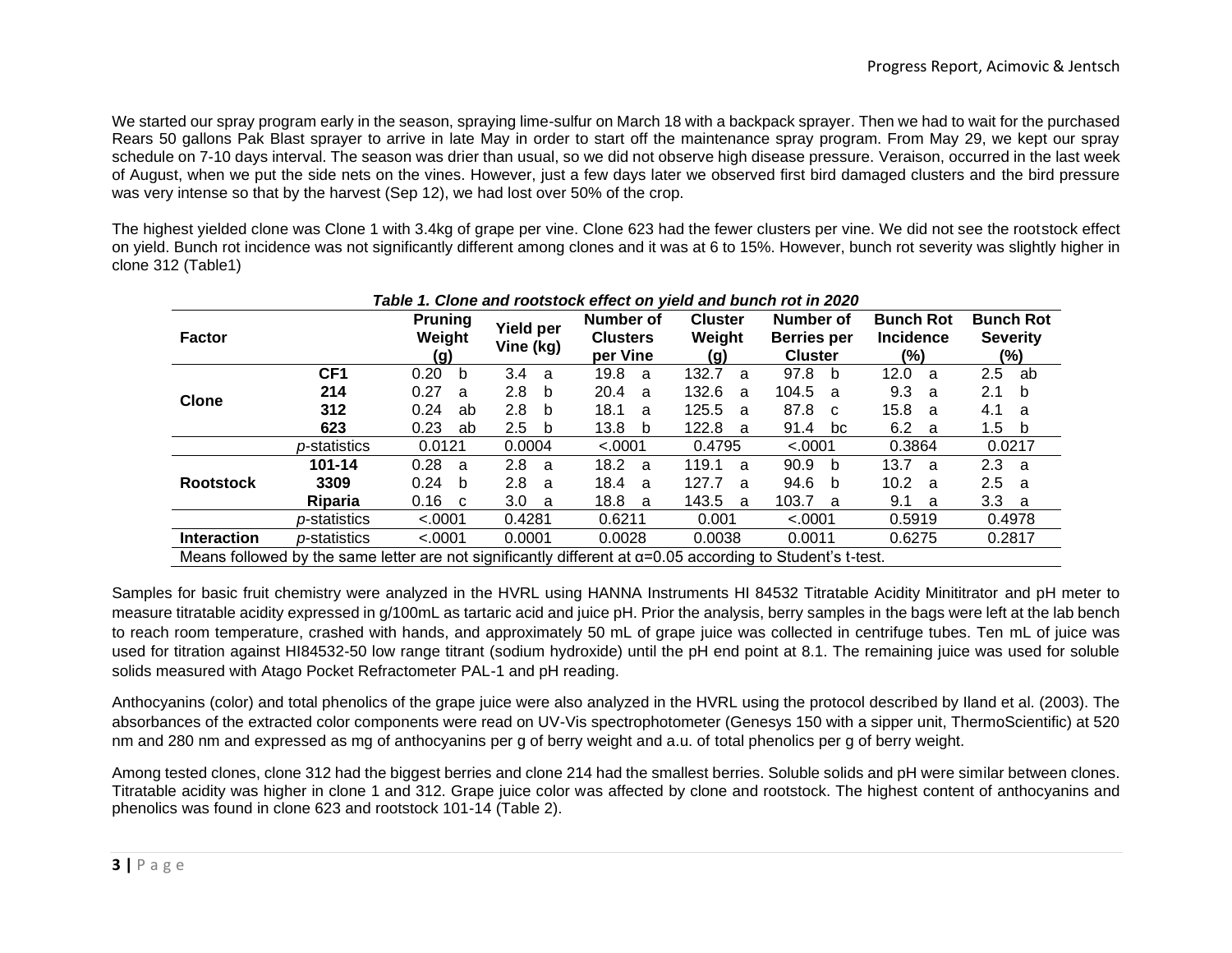| <b>Factor</b>                                                                                                      |                      | <b>Berry</b><br>Weight (g) | <b>Soluble</b><br><b>Solids</b><br>(°Brix) | TA (g/100 mL<br>as tartaric acid) | pH          | <b>Anthocyanins</b><br>per gram<br>berry weight<br>(mg) | <b>Total phenolics</b><br>per gram berry<br>weight (au) |  |  |
|--------------------------------------------------------------------------------------------------------------------|----------------------|----------------------------|--------------------------------------------|-----------------------------------|-------------|---------------------------------------------------------|---------------------------------------------------------|--|--|
| <b>Clone</b>                                                                                                       | CF <sub>1</sub>      | 1.36<br>b                  | 21.3<br>a                                  | 0.40<br>a                         | 2.86<br>- a | $0.67 \quad c$                                          | 1.11<br>$\mathbf{C}$                                    |  |  |
|                                                                                                                    | 214                  | 1.27<br>C <sub>c</sub>     | 22.3<br>a                                  | 0.37<br>b                         | 2.99<br>a   | 0.87<br>- a                                             | 1.23<br>b                                               |  |  |
|                                                                                                                    | 312                  | 1.44<br>a                  | 22.1<br>a                                  | 0.41<br>a                         | 2.90<br>a   | 0.73<br>$\mathbf{b}$                                    | 1.35<br>-a                                              |  |  |
|                                                                                                                    | 623                  | 1.33<br>bc                 | 22.0<br>b                                  | 0.37<br>b                         | 2.99<br>- a | 0.82 a                                                  | 1.38<br>a                                               |  |  |
|                                                                                                                    | p-statistics         | < .0001                    | < .0001                                    | 0.0019                            | 0.0014      | < .0001                                                 | < .0001                                                 |  |  |
|                                                                                                                    | $101 - 14$           | 1.32<br>- a                | 22.0<br>a                                  | 0.38<br>a                         | 2.92<br>- a | 0.81<br>- a                                             | 1.34<br>a,                                              |  |  |
| <b>Rootstock</b>                                                                                                   | 3309                 | 1.36<br>- a                | 21.8<br>a                                  | 0.39<br>a                         | 2.96<br>- a | 0.75<br>ab                                              | 1.22<br>b                                               |  |  |
|                                                                                                                    | Riparia              | 1.38<br>- a                | 22.0<br>a                                  | 0.40<br>a                         | 2.91<br>- a | 0.73<br>- b                                             | 1.21<br>b                                               |  |  |
|                                                                                                                    | <i>p</i> -statistics | 0.0693                     | 0.8011                                     | 0.2368                            | 0.2955      | 0.0359                                                  | 0.0007                                                  |  |  |
| <b>Interaction</b>                                                                                                 | <i>p</i> -statistics | < .0001                    | 0.0044                                     | 0.0007                            | 0.013       | < .0001                                                 | < .0001                                                 |  |  |
| Means followed by the same letter are not significantly different at $\alpha$ =0.05 according to Student's t-test. |                      |                            |                                            |                                   |             |                                                         |                                                         |  |  |

*Table 1. Clone and rootstock effect on berry size and fruit chemistry and color in 2020*

After the harvest, we made an agreement with "Whitecliff vineyards and winery", by which they would take our grapes and ferment each clone separately, so we could taste the wine on the Cabernet Franc Coalition Meeting and discuss its quality.

Purchased equipment: Rears 50 gallons Pak Blast with double hinge top deflector and grape scoops (\$3,900.00) for application of the maintenance sprays in the HVL vineyard.

## LIST OF SIGNIFICANT OUTREACH ACTIVITIES:

The Annual Hudson Valley Cab Franc Coalition Meeting, Benmarl Winery, Marlboro, NY (March 14, 2018). Document and talk delivered to the public: The Research Findings on Viticultural Techniques for MPs Control and Updates on the Cab Franc Vineyard.

The Annual HVRL Industry Meeting, HVRL, Highland, NY (September 7, 2018). Power Point presentation: Introducing New Cab Franc Clone and Rootstock Trial at HVRL.

2019 Hudson Valley Cabernet Franc Barrel + New Release Tasting, Nostrano Vineyards, Milton, NY (May 30, 2019).

Growers and Industry Reporting Session, HVRL, Highland, NY (September 5, 2019). Power Point presentation: Progress Report on New Cab Franc Clone and Rootstock Trial.

2019 CRAVE Conference, Cornell, Plant Science Bldg., Ithaca, NY (December 11, 2019). Power Point presentation: Cabernet Franc Clone and Rootstock Selection Suitable for Hudson River Region AVA and Viticultural Techniques for Superior Fruit Quality.